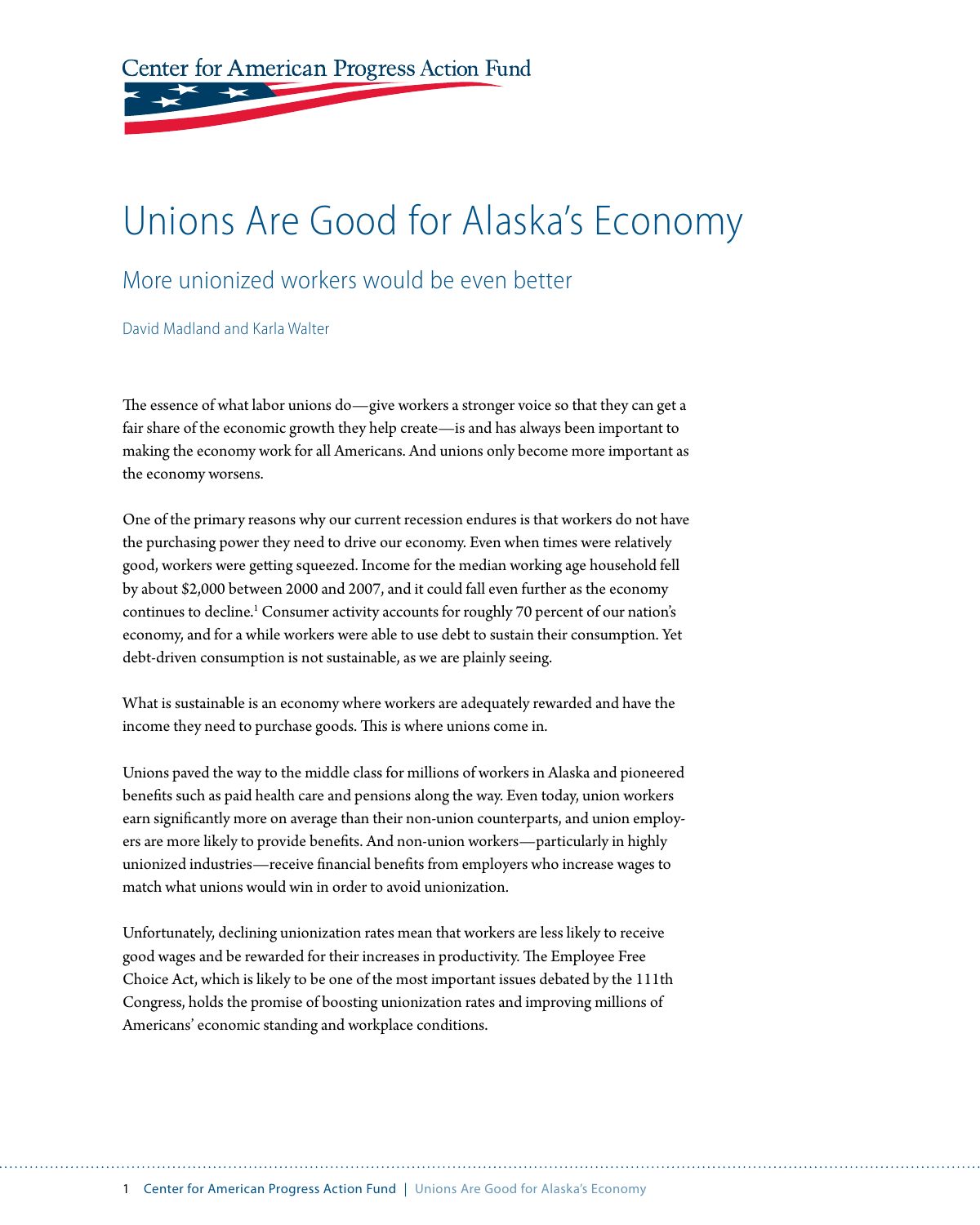### Unions help workers achieve higher wages

Union members in Alaska and across the country earn significantly more than non-union workers. Over the four-year period between 2004 and 2007, unionized workers' wages in Alaska were on average 9.7 percent higher than non-union workers with similar characteristics.<sup>2</sup> That means that, all else equal, Alaska workers that join a union will earn 9.7 percent more—or \$2.06 more per hour in 2008 dollars—than their otherwise identical non-union counterparts.3

Yet union coverage rates have been declining for several decades. In 1983, the first year for which state level unionization data is available, 29.3 percent of workers in Alaska were either members of a union or represented by a union at their workplace.<sup>4</sup> By 2008, that portion declined to 24.7 percent.<sup>5</sup>

## Workers' wage growth lags as American productivity increases

Workers helped the economy grow during this time period by becoming ever more productive, but they received only a small share of the new wealth they helped create. Throughout the middle part of the 20th century—a period when unions were stronger— American workers generated economic growth by increasing their productivity, and they were rewarded with higher wages.<sup>6</sup> But this link between greater productivity and higher wages has broken down.

Prior to the 1980s, productivity gains and workers' wages moved in tandem: as workers produced more per hour, they saw a commensurate increase in their earnings. Yet wages and productivity growth have decoupled since the late 1970s. Looking from 1980 to 2008, nationwide worker productivity grew by 75.0 percent, while American workers' inflationadjusted average wages increased by only 22.6 percent, which means that workers were compensated for only 30.2 percent of their productivity gains.<sup>7</sup>

The cost of benefits—especially health insurance—has increased over time and now accounts for a greater share of total compensation than in the past, but this increase is nowhere near enough to account for the discrepancy between wage and productivity growth.<sup>8</sup> For example, according to analysis by the Center for Economic and Policy Research, between 1973 and 2006 the share of labor compensation in the form of benefits rose from 12.6 percent to 19.5 percent.<sup>9</sup>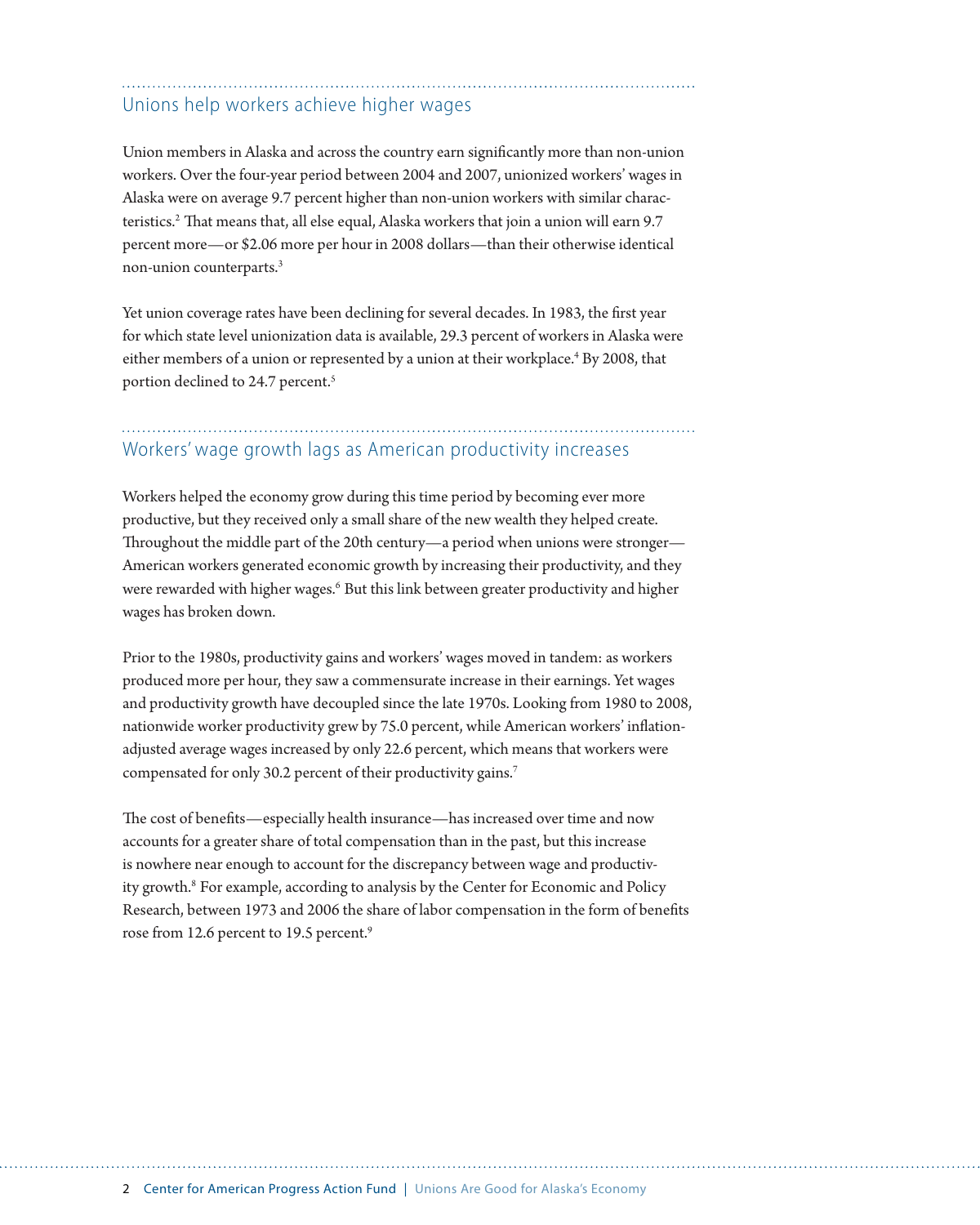## Unionization rewards workers for productivity growth

Slow wage growth has squeezed the middle class and contributed to rising inequality.10 But increasing union coverage rates could likely reverse these trends as more Americans would benefit from the union wage premium and receive higher wages. If unionization rates were the same now as they were in 1983, or if they climbed 5 full percentage points and the current union wage premium remained constant, new union workers in Alaska would earn an estimated \$48 million to \$52 million more in wages and salaries per year.<sup>11</sup> Non-union workers would also benefit as employers would likely raise wages to match what unions would win in order to avoid unionization.<sup>12</sup>

### Increased unionization would boost Alaska's annual state wages

Union employers are also significantly more likely to provide benefits to their employees. Union workers nationwide are 28.2 percent more likely to be covered by employer-provided health insurance and 53.9 percent more likely to have employer-provided pensions compared to workers with similar characteristics who were not in unions.<sup>13</sup>

#### Conclusion

Nearly three out of five survey respondents from a Peter Hart Research Associates poll report that they would join a union if they could, but workers attempting to unionize currently face a hostile legal environment and are commonly intimidated by aggressive anti-union employers.14 The Employee Free Choice Act would help workers who want to join a union do so by ensuring fairness in the union selection process with three main provisions: workers would have a fair and direct path to join unions through a simple majority sign-up; employers who break the rules governing the unionization process would face stiffer penalties; and a first contract mediation and arbitration process would be introduced to thwart bad-faith bargaining.

Passing the Employee Free Choice Act and making it harder for management to threaten workers seeking to unionize would be good for Alaska's workers. It would help boost workers' wages and benefits. And putting more money in workers' pockets would provide a needed boost for Alaska's economy. Increasing unionization is a good way to get out of our current economic troubles.

*The Center for American Progress Action Fund would like to thank the Center for Economic and Policy Research for providing the state-by-state analysis of the union wage premium.* 

#### **Annual state wages increase if unionization increased in Alaksa**

Wages earned statewide (in \$ billions)



Source: Authors' calculations based on CEPR estimates of the union premium from the Current Population Survey Micro-Data for all wage and salary workers 16 years and older; CAPAF analysis of the Current Population Survey and Current Employment Statistics Survey (National); and unionized workforce data from Barry T. Hirsch and David A. Macpherson, "Union Membership and Coverage Database from the Current Population Survey," available at http:// ww.unionstats.com (last accessed December 2008). Note: Total wages collected includes all hourly wage and salary workers. Total wage data extrapolated from 2008 average state wage for wage and salary

workers. The estimated total wages collected if unionization increased to the 1983 level does not include any estimate of the wage benefit to non-union workers. Estimated total wages would be higher if this benefit were included.